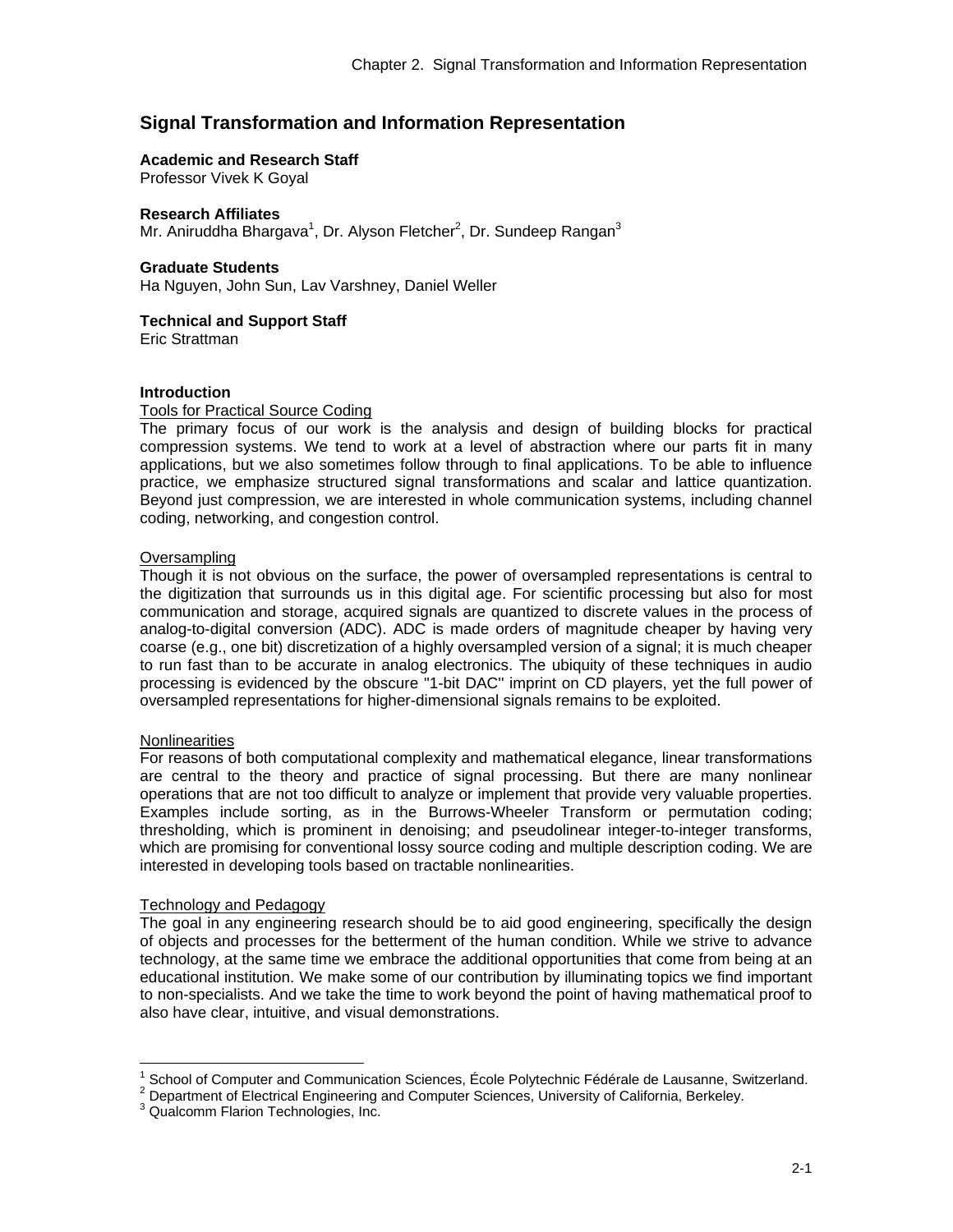# **1. Generalized Permutation Codes**

#### **Sponsors**

Vietnam Education Foundation NSF Award CCF-729069

### **Project Staff**

Ha Nguyen, Professor Vivek K Goyal

Permutation codes are a class of structured vector quantizers with a computationally-simple encoding procedure. We provide an extension that preserves the computational simplicity but yields improved operational rate–distortion performance. The new class of vector quantizers has a codebook comprising several permutation codes as subcodes. Methods for designing good code parameters are given. One method depends on optimizing the rate allocation in a shape– gain vector quantizer with gain-dependent wrapped spherical shape codebook.

Quantized frame expansions are overcomplete representations of signals approximated by some quantizer. This scheme proved to be a very useful tool to combat quantization noise and erasures. Normally, a scalar quantizer is used in the quantization phase. We investigate the use of permutation codes, as a quantizer. We explore consistent reconstructions for the new scheme and provide an algorithm to achieve this type of reconstruction. A variety of necessary and sufficient conditions on the frame for the linear reconstruction to be also consistent are derived. The improvement in end-to-end rate–distortion performance is demonstrated using Matlab.

# **2. Optimal Quantizer Design for Compressed Sensing Reconstruction**

**Sponsors**  NSF Award CCF-643836

# **Project Staff**

John Z. Sun, Professor Vivek K Goyal

As compressed sensing (CS) principles gain relevance in real-world applications, it becomes imperative to understand how quantization of measurements affects signal reconstruction. We consider the metric of signal reconstruction fidelity and apply concepts from distributed functional quantization to design optimal scalar quantizers for CS measurements. Optimal in this setting means minimum quantization distortion. We find the best design is the Lloyd-Max quantizers with the point density reweighted by a sensitivity function. Although its exact form is analytically intractable for the problem model specified, the sensitivity can be found easily through Monte Carlo simulation, and importance sampling leads to faster convergence. In the fixed-rate scalar quantizer case, a constant factor improvement in distortion is noted compared to other practical designs. We expect similar or better improvement in the variable-rate case. Interesting extensions via the replica method are being studied.

# **3. Estimation Bounds in Compressed Sensing**

# **Sponsors**

NSF Award CCF-643836

#### **Project Staff**

John Z. Sun, Professor Vivek K Goyal

Multi-sensor receivers are often used for geolocation via time-difference or angle of arrival estimation. We consider compressive sensing networks which use random projections to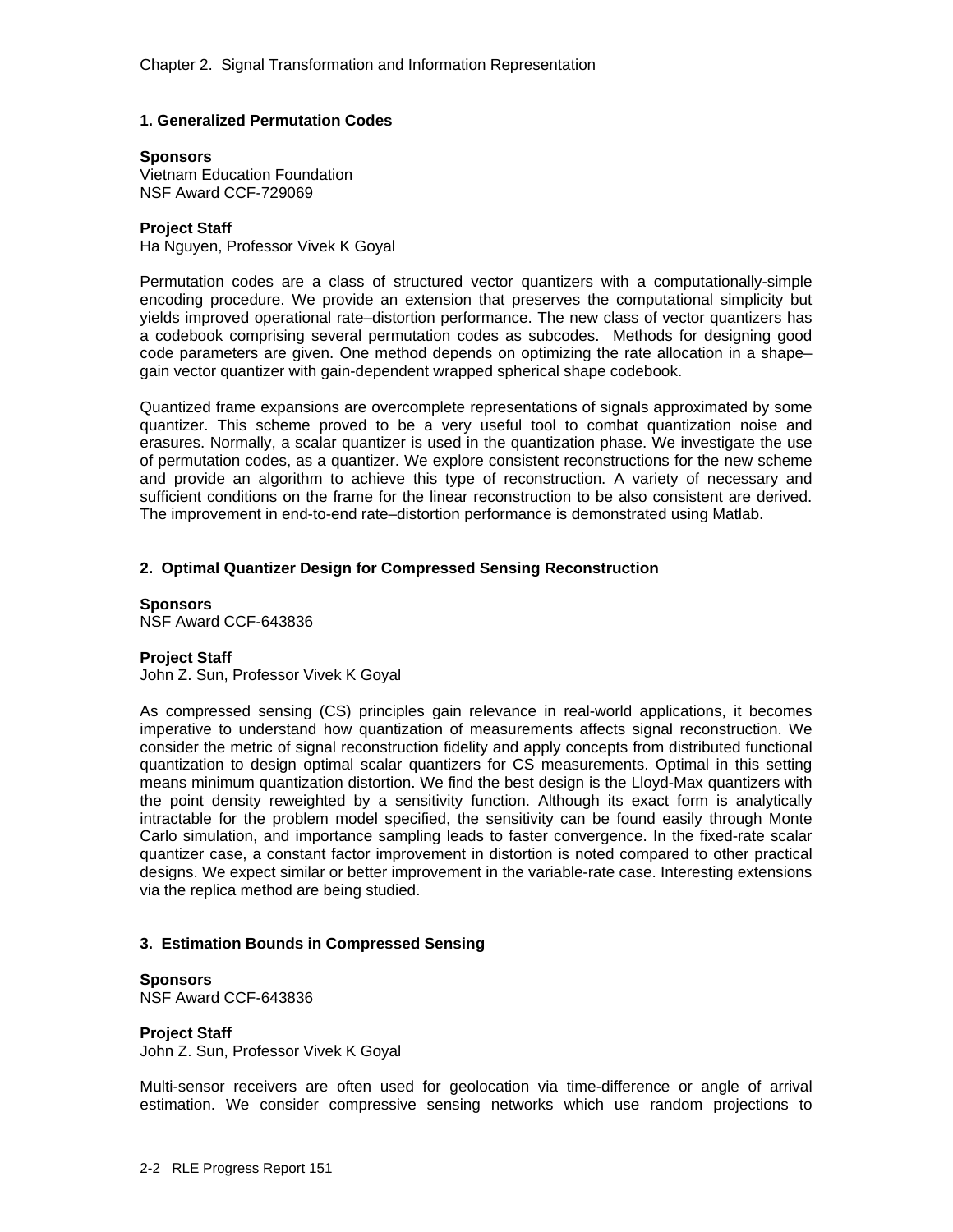undersample sparse data. A novel block-OMP reconstruction algorithm is used to recover the parameters of interest. We also derive Cramer-Rao bounds for both time-difference of arrival (TDOA) and angle of arrival (AoA) cases. The bounds are loose compared to algorithmic results at interesting SNR levels, which is a well-known effect the CRB of nonlinear estimation.

For TDOA, we also consider the case when the delay is discrete. Using a maximum empirical mutual information (MMI) estimator, we show that only partial support recovery is necessary for delay estimation to be successful with overwhelming probability. We provide necessary and sufficient conditions on the scaling of the signal and sparsity dimensions for delay recovery.

# **4. Structural Properties of the** *Caenorhabditis elegans* **Neuronal Network**

### **Sponsor**

National Science Foundation Graduate Research Fellowship Program (NSF GRFP)

# **Project Staff**

Lav R. Varshney, Dr. Dmitri B. Chklovskii (Janelia Farm Research Campus, Howard Hughes Medical Institute), Professor Sanjoy K. Mitter, Professor Vivek K Goyal

Neuronal wiring diagrams and analysis of their structural properties can provide insights into the function of nervous systems. Using materials from White *et al.* and new electron micrographs, we assemble a whole neuronal wiring diagram of hermaphrodite *Caenorhabditis elegans*. We catalog various statistical and topological properties of the neuronal network and also propose a convenient method for visualization. The *C. elegans* neuronal network is far from random yet is statistically similar in many respects to other natural networks. We apply spectral analysis to network dynamics and provide a theoretical framework for predicting the propagation of signals in the network in response to sensory or artificial stimulation. These results should help plan experimental investigations of the network and facilitate discovery of principles governing network structure and function.

# **5. A Channel that Dies**

# **Sponsor**

National Science Foundation Graduate Research Fellowship Program (NSF GRFP) NSF Award CCF-729069

# **Project Staff**

Lav R. Varshney, Professor Sanjoy K. Mitter Professor Vivek K Goyal

Physical communication systems have a tendency to incur catastrophic failure at random times. The system may run out of energy, terminal equipment might fail, or the physical communication channel might be destroyed. All such cases may be modeled as failure of the communication channel. As such, it is of interest to study information theoretic limits on communicating over channels that die at random times. This work studies one such channel model and provides some positive and negative results.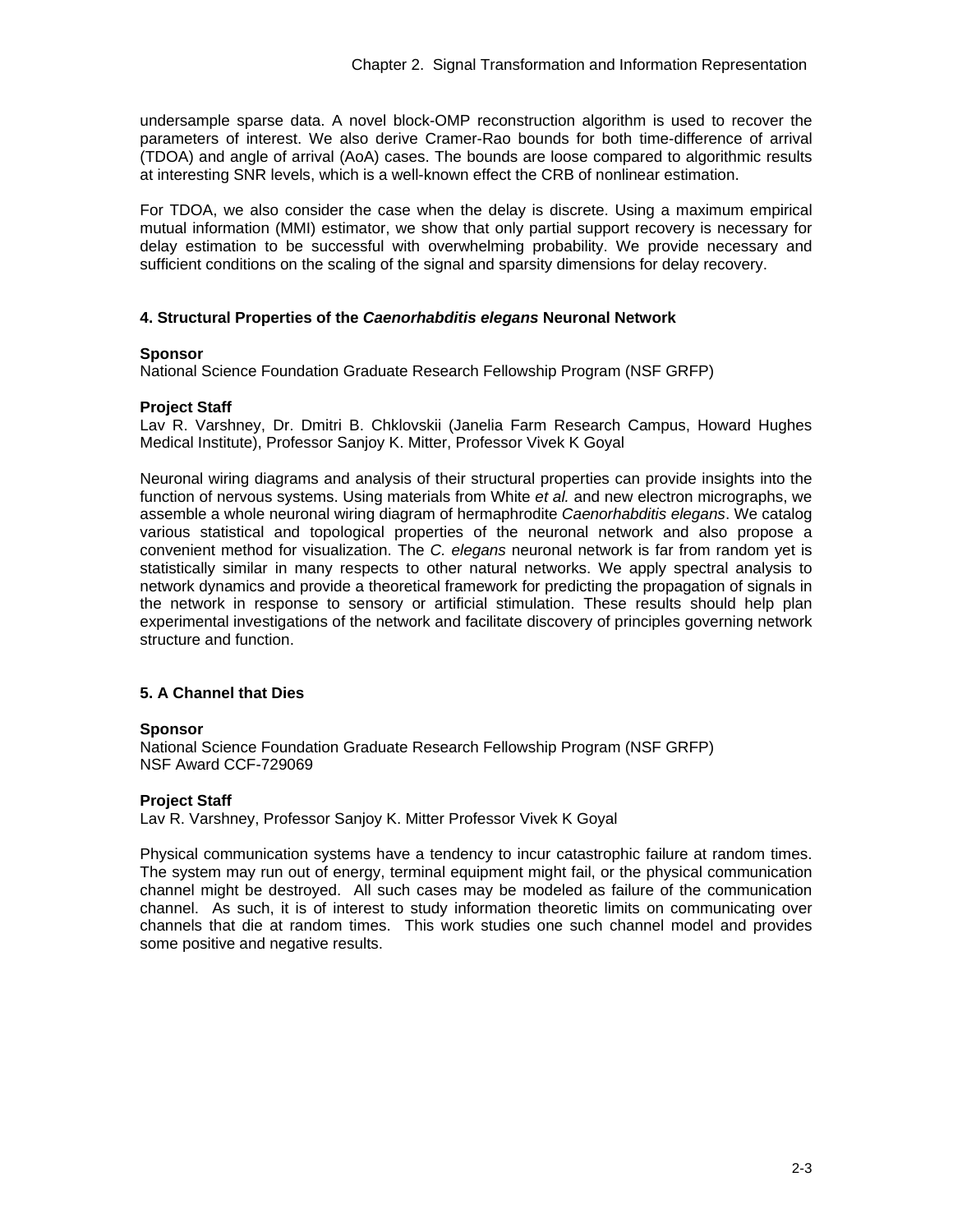# **6. Bandlimited Signal Estimation in the Presence of Timing Noise for Analog-to-Digital Converters**

# **Sponsor**

National Defense Science and Engineering Graduate Fellowship

# **Project Staff**

Daniel Weller, Professor Vivek K Goyal

Previous work established the ability of digital post-processing algorithms to effectively mitigate the effect of timing noise, or "jitter," on samples generated by analog-to-digital converters (ADCs). Towards the practical application of this idea, a nonlinear Polynomial Least Squares estimator was developed that could process samples in real time, with minimal additional computational overhead compared to a linear post-processor. Several variations on this estimator were developed and evaluated against both linear and approximate Bayes Least Squares estimators to determine their efficacy. The correlation between different higher-order terms of the estimator and the data was investigated and used to improve the scalability of the estimator. These algorithms were simulated extensively using MATLAB.

# **7. Augmenting Accelerated Parallel MR Image Reconstruction using a Sparsity Prior**

### **Sponsors**

National Defense Science and Engineering Graduate Fellowship

# **Project Staff**

Daniel Weller, Professor Vivek K Goyal, Professor Elfar Adalsteinsson, Lawrence L. Wald (MGH, Harvard Medical School Radiology Department)

Accelerated k-space acquisitions taken in parallel using multiple coils can be combined to form a full-FOV k-space reconstruction using GRAPPA, a technique that uses additional calibration lines acquired near the center of the image to guide reconstruction of the missing k-space lines across all the coil images. This technique is limited by the effective SNR reduction caused by the coil geometry and the reduced scan time. A sparsity prior is a reasonable assumption for natural images, including those generated by MRI, and common techniques like Compressed Sensing (CS) can be used to reconcile observations with this prior information. This work aims to incorporate the sparsity prior into the GRAPPA algorithm, or reformulate accelerated parallel MRI reconstruction to account for sparsity. Recent efforts, such as L1 SPIR-iT, have been evaluated to support the promise of CS-augmented reconstruction, and another approach to combine the objectives into a single CS-type optimization problem has been devised.

# **Publications**

# **Journal Articles, Published**

J. Kusuma and V. K. Goyal, "Delay Estimation in the Presence of Timing Noise," *IEEE Trans. on Circuits and Systems—II: Express Briefs*, vol. 55, no. 9, pp. 848-852, Sep. 2008.

J. Kusuma and V. K. Goyal, "On the Accuracy and Resolution of Powersum-based Sampling Methods," *IEEE Trans. on Signal Processing*, vol. 57, no. 1, pp. 182-193, Jan. 2009.

V. F. Y. Tan and V. K. Goyal, "Estimating Signals with Finite Rate of Innovation from Noisy Samples: A Stochastic Algorithm," *IEEE Trans. on Signal Processing*, vol. 56, no. 10, pp. 5135- 5146, Oct. 2008.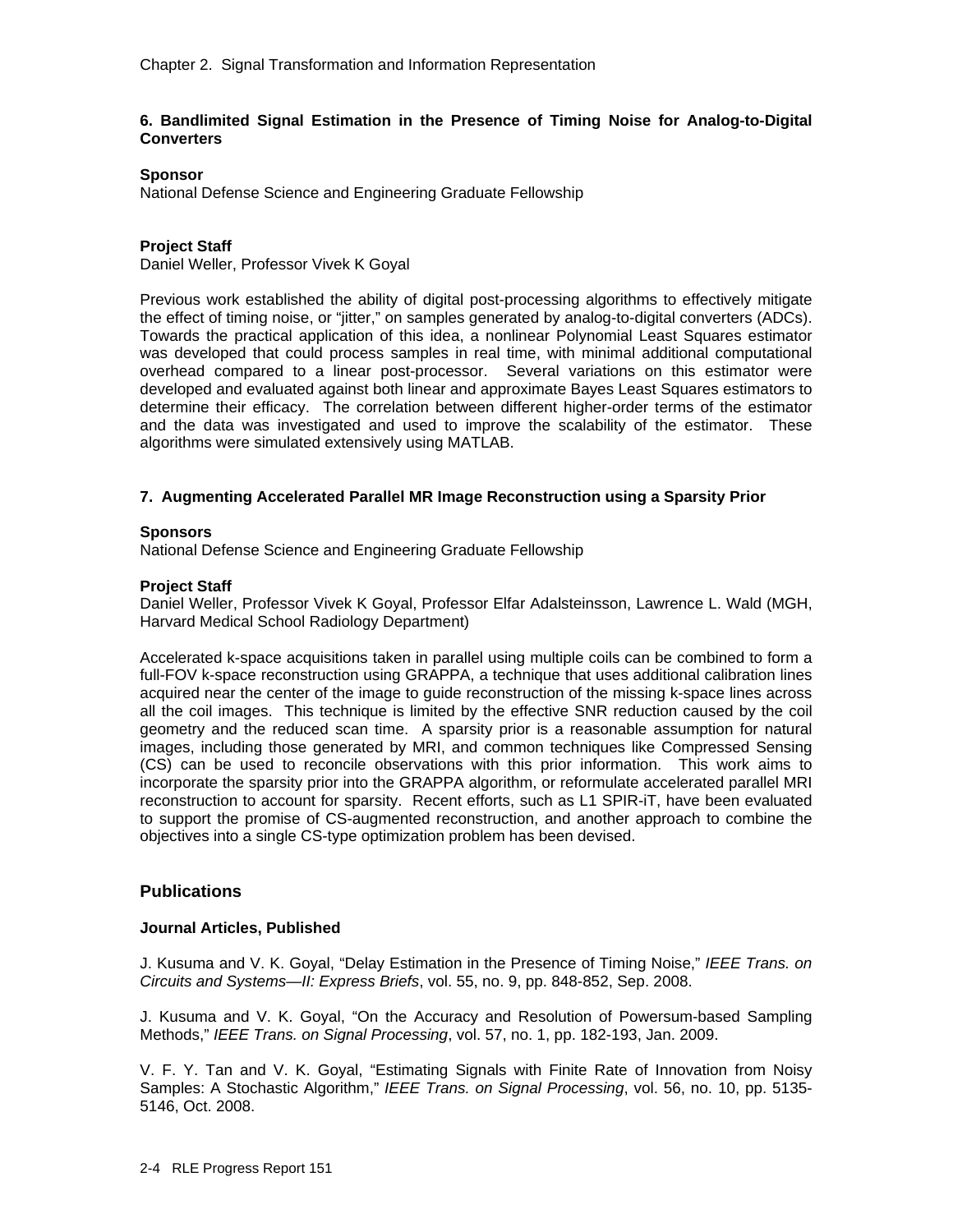K. R. Varshney and L. R. Varshney, "Quantization of Prior Probabilities for Hypothesis Testing," *IEEE Transactions on Signal Processing*, vol. 56, no. 10, pp. 4553-4562, Oct. 2008.

A. C. Zelinski, L. M. Angelone, V. K. Goyal, G. Bonmassar, E. Adalsteinsson, and L. L. Wald, "Specific Absorption Rate Studies of the Parallel Transmission of Inner-Volume Excitations at 7T," *J. of Magnetic Resonance Imaging*, vol. 28, no. 4, pp. 1005-1018, Oct. 2008.

A. C. Zelinski, L. L. Wald, K. Setsompop, V. K. Goyal, and E. Adalsteinsson, "Sparsity-Enforced Slice-Selective MRI RF Excitation Pulse Design," *IEEE Trans. on Medical Imaging*, vol. 27, no. 9, pp. 1213-1229, Sep. 2008.

### **Journal Articles, Accepted**

A. K. Fletcher, S. Rangan, and V. K. Goyal, "Necessary and Sufficient Conditions for Sparsity Pattern Recovery," to appear in *IEEE Trans. on Information Theory*.

B. Jafarpour, V. K. Goyal, D. B. McLaughlin, and W. T. Freeman, "Transform-Domain Sparsity Regularization for Inverse Problems in Geosciences," to appear in *Geophysics*.

### **Journal Articles, Submitted**

A. Deshpande, S. E. Sarma, and V. K. Goyal, "Generalized Regular Sampling of Trigonometric Polynomials and Optimal Sensor Arrangement," submitted to *IEEE Signal Processing Letters*.

A. K. Fletcher, S. Rangan, and V. K. Goyal, "On-Off Random Access Channels: A Compressed Sensing Framework," submitted to *IEEE Trans. on Information Theory*.

B. Jafarpour, V. K. Goyal, and W. T. Freeman, "Compressed History Matching: Transform-Domain Regularization for Estimation of Continuous Geological Features," submitted to *Mathematical Geosciences*.

V. Misra, V. K. Goyal, and L. R. Varshney, "Distributed Functional Scalar Quantization: High-Resolution Analysis and Extensions," submitted to *IEEE Trans. on Information Theory*.

S. Rangan, A. K. Fletcher, and V. K. Goyal, "Asymptotic Analysis of MAP Estimation via the Replica Method and Applications to Compressed Sensing," submitted to *IEEE Trans. on Information Theory*.

D. S. Weller and V. K. Goyal, "Nonlinear Digital Post-Processing to Mitigate Jitter in Sampling," submitted to *IEEE Trans. on Signal Processing*.

A. C. Zelinski, V. K. Goyal, and E. Adalsteinsson, "Reduction of Maximum Local Specific Absorption Rate via Pulse Multiplexing," submitted to *J. Magnetic Resonance Imaging*.

A. C. Zelinski, V. K. Goyal, and E. Adalsteinsson, "Simultaneously Sparse Solutions to Linear Inverse Problems with Multiple System Matrices and a Single Observation Vector," submitted to *SIAM J. on Scientific Computing*.

# **Meeting Papers, Presented**

V. Misra, V. K. Goyal, and L. R. Varshney, "Distributed Functional Scalar Quantization with Limited Encoder Interaction," presented at *2009 Information Theory and its Applications Workshop*, La Jolla, California, 8-13 February 2009.